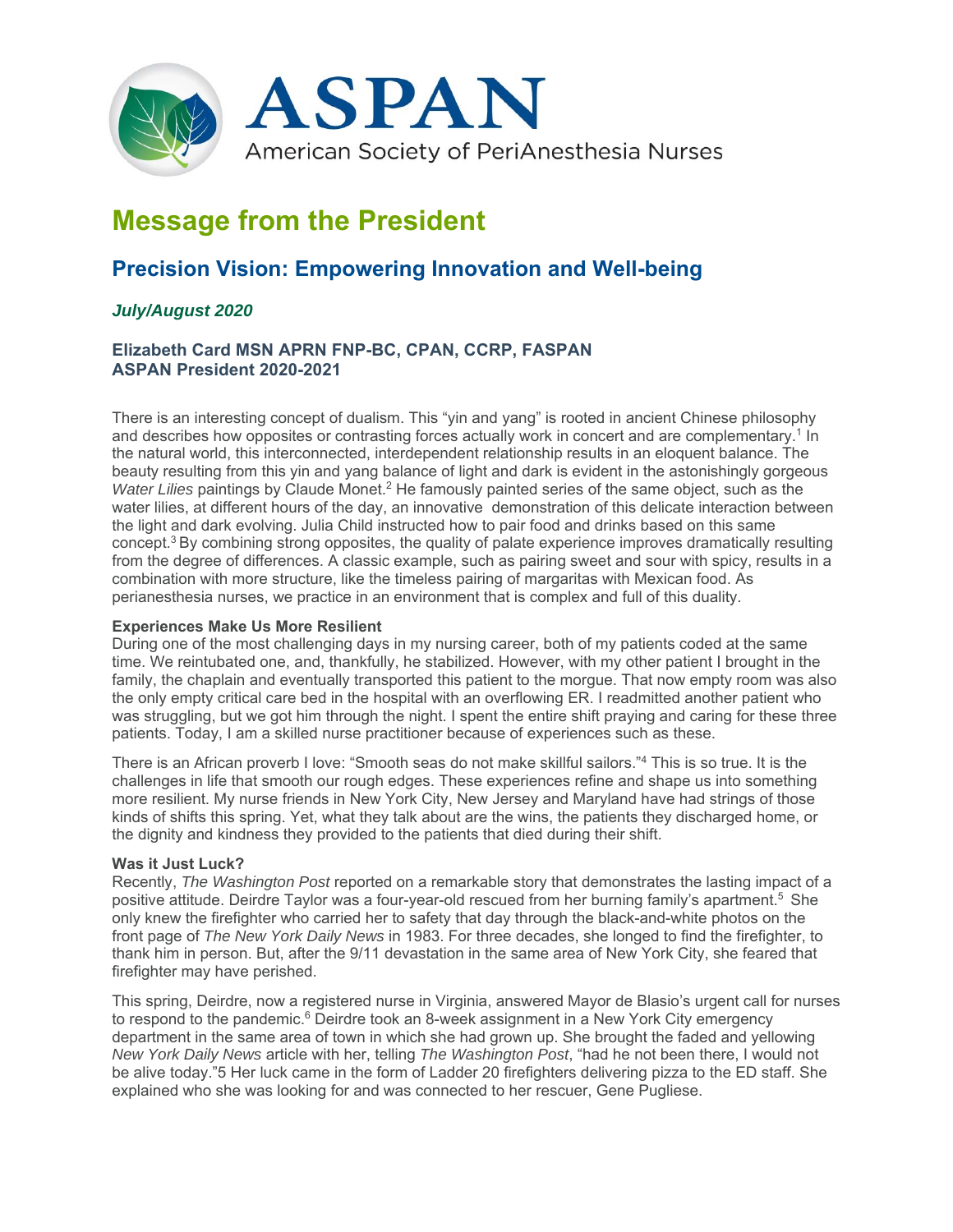Gene is now 70 years old and retired, but still came by the Ladder 20 fire station regularly. Gene confided to *The Washington Post* he had received a medal of valor for rescuing Deidre. It was the proudest moment of his long career, and he had dreamed about it as recently as two weeks before Deidre contacted him to thank him. What a beautiful story!

#### **The Duality of Life**

In the duality in life, the yin/yang, the good/bad, the light/dark, it is what we focus on and contribute to that matters. My dad likes to say: "The main thing, is to keep the main thing, the main thing." Along these same lines, fellow ASPAN member Beth Cooper sent me a note which read, "Attract what you expect, reflect what you deserve, become what you respect, mirror what you admire." Looking for the positive helps us focus and maintain our well-being.

#### **Focus on the Positive for Well-being**

However, finding and maintaining this positive focus can be challenging. Psychologists Dr. Seligman and Dr. Csikszentmihalyi recognized this challenge and founded positive psychology, a guide to helping people achieve well-being.<sup>7</sup> They created an intervention to improve happiness, establish well-being through individuals creating a new habit of focusing on three good things that happen each day for one month. Their follow up data six months later revealed the positive effects of this exercise were long lasting. $8$ 

Another research study, based in part on positive psychology in 2017, sought to establish and test an easy method for neonatal ICU nurses to create this positive focus and maintain well-being.9 The researchers used "The Three Good Things" questions and had the participants answer them each day for a two-week period. Their findings again found individuals experienced improved well-being and happiness through this exercise. I found this fascinating.

In the Vanderbilt and ASPAN Resiliency Programs, created from the findings from my ASPAN Burnout and Resiliency research study, we incorporate the Three Good Things exercise.10 This electronic Gratitude Journal is available for all ASPAN members, free of charge. It is available by **scanning the QR code below** to sign up:



Or copy the link below… https://redcap.vanderbilt.edu/surveys/?s=M4H4TW97E4

The ASPAN Well-being Strategic Work Team (SWT) will be launching additional projects, collabo-rations and posting resources on well-being in the next 12 months. Austrian psychiatrist and Hol-ocaust survivor Viktor Frankl wrote: "When we are no longer able to change a situation - we are challenged to change ourselves."<sup>11</sup> We each have the capacity to shift our thinking, focus on the positive, appreciate the duality of our lives, and create well-being.

#### **REFERENCES**

- 1. Yin and Yang. Wikipedia website. Accessed May 28, 2020. https://en.wikipedia.org/wiki/Yin\_and\_yang
- 2. Monet C. Water Lilies. Art Institute of Chicago website. Accessed May 28, 2020. https://www.artic.edu/artworks/16568/water-lilies
- 3. Accent on Beverages: Drinks Complete the Meal. Julia Child Food Pairing Guide. PBS website. Accessed May 28, 2020. https://www.pbs.org/food/features/accent-on-beverages-drinkscomplete-the-meal/
- 4. Weiss JP. Smooth seas do not make skillful sailors. John P Weiss website. Accessed June 8, 2020. https://johnpweiss.com/blog/115972/smooth-seas-do-not-make-skillful-sailors
- 5. Flynn M. A nurse went to New York to work on the front lines and to find the firefighter who saved her life over 36 years ago. Washington Post website. Accessed May 28, 2020. https://www.washingtonpost.com/nation/2020/05/28/nurse-thanks-firefighter-new-york/